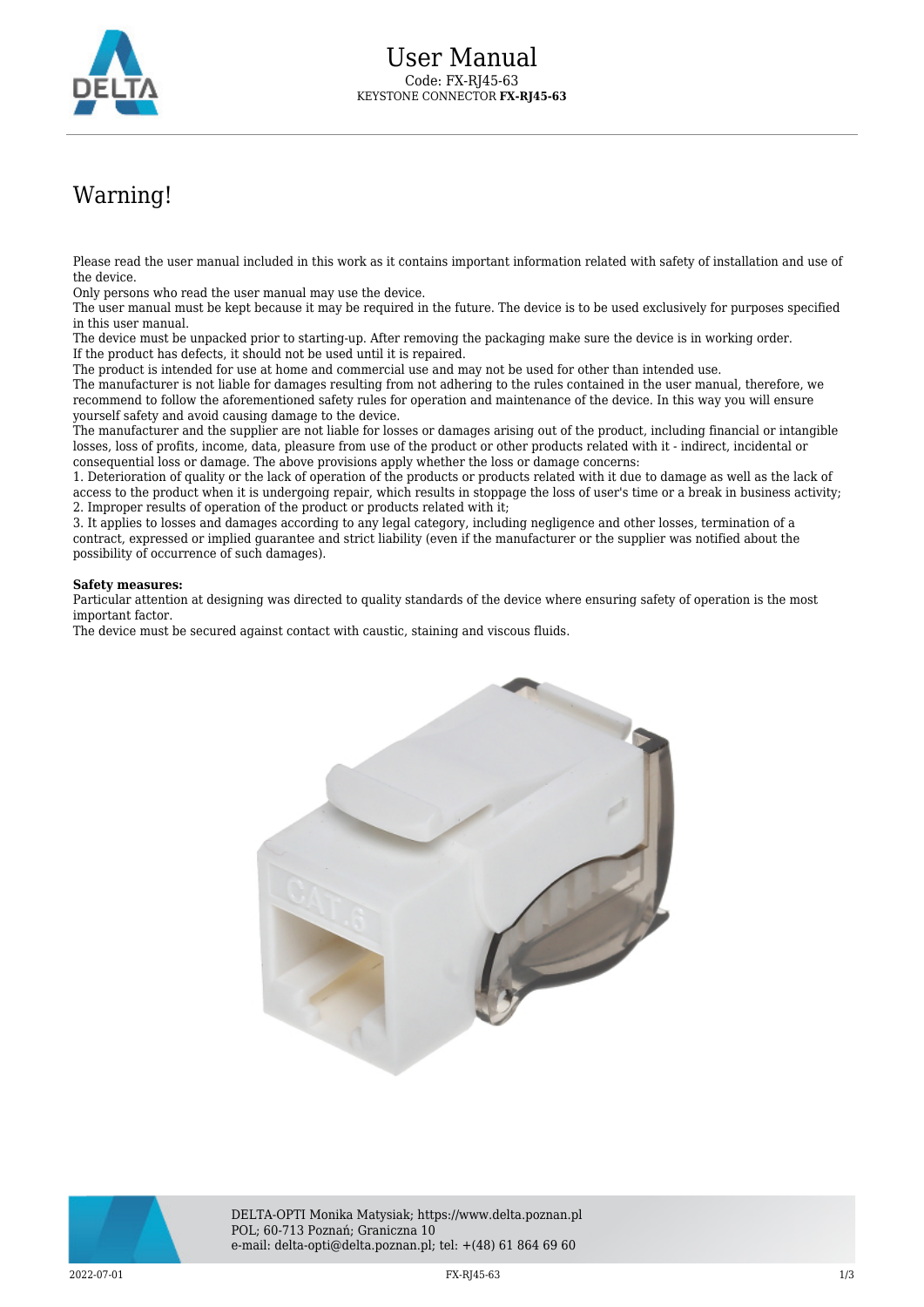

## User Manual Code: FX-RJ45-63 KEYSTONE CONNECTOR **FX-RJ45-63**

| Connector type: | Socket RJ45                                                                                                    |
|-----------------|----------------------------------------------------------------------------------------------------------------|
| Color:          | White                                                                                                          |
| Wire mounting:  | KRONE quick-connector - Fixing of the bottom (angle), snap closure, hinges                                     |
| Application:    | • Patch panel Keystone,<br>$\cdot$ UTP cat. 6                                                                  |
| Impedance:      | $100 \Omega$                                                                                                   |
| Material:       | PET                                                                                                            |
| Main features:  | • Very easy and quick installation without any tools<br>• Corrosion resistance<br>• Keystone assembly standard |
| Weight:         | $0.008$ kg                                                                                                     |
| Dimensions:     | 17 x 23 x 35 mm (W x H x D)                                                                                    |
| Guarantee:      | 2 years                                                                                                        |

Rear view: